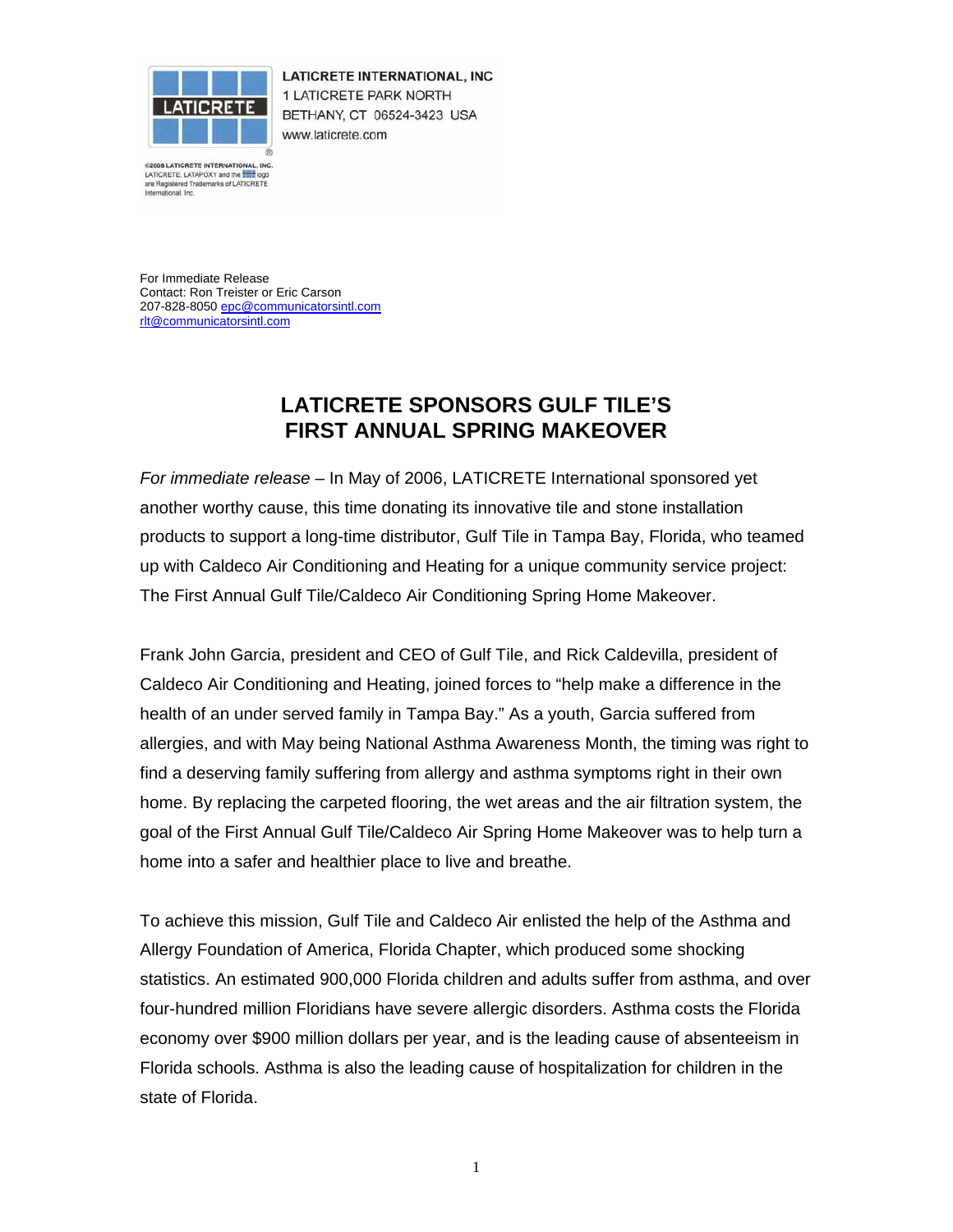Two major contributors to asthma and allergic disorders are carpet and HVAC systems, making Gulf Tile and Caldeco Air perfect partners for this cause. Gulf Tile replaced all the carpet in the house and installed ceramic tile using donated LATICRETE setting materials and grout, while Caldeco Air replaced the existing air conditioning and heating system with Carrier's Infinity Series Heat Pump system and Infinity Series Electronic Air Filtration. The new HVAC system kills airborne bacteria, viruses, plant spores and more, and the duct board installed was coated with an anti-microbial agent.

"Tiled homes maintain fewer allergens than carpeted homes," said Garcia. "Therefore, Gulf Tile will provide and install ceramic tile throughout the home."

In August, letters and applications were sent out to area families registered with the AAFA/FL and local health clinics, and four finalists were chosen for a home inspection. The selected homes were then evaluated by licensed contractors and an environmental inspector to determine what needs to be done to create a healthy home.

The home that was selected is owned by Patricia Jackson, a single mother of four, who has personally fostered over a hundred special needs children over the years and has adopted three to be siblings of her own son. Jackson and her son both suffer from asthma and allergies, and her son also suffers from cerebral palsy which in itself calls for special needs to be met.

"(Ms. Jackson) is a marvelous person," Garcia said. "She has given so much and we feel its time she is recognized for her good deeds and enormous love of life and humanity."

To set all the ceramic tiles on the floor of the Jackson residence, Gulf Tile used LATICRETE® 254 Platinum Multipurpose Thin-Set Mortar. Besides providing superior bond over all suitable substrates, LATICRETE 254 contains Microban® antimicrobial protection, which inhibits the growth of stain causing bacteria, mold and mildew. LATICRETE 254 Platinum is also GREENGUARD® Certified for low-VOC emitting interior products by the GREENGUARD Environmental Institute.

LATICRETE also donated the grout for all of the floor tiles in the house, and Gulf Tile used LATICRETE® 1776 Grout Admix Plus. Mixed with LATICRETE cement grout, 1776 Grout Admix Plus provides a durable grout joint when cured that fights stain causing

2